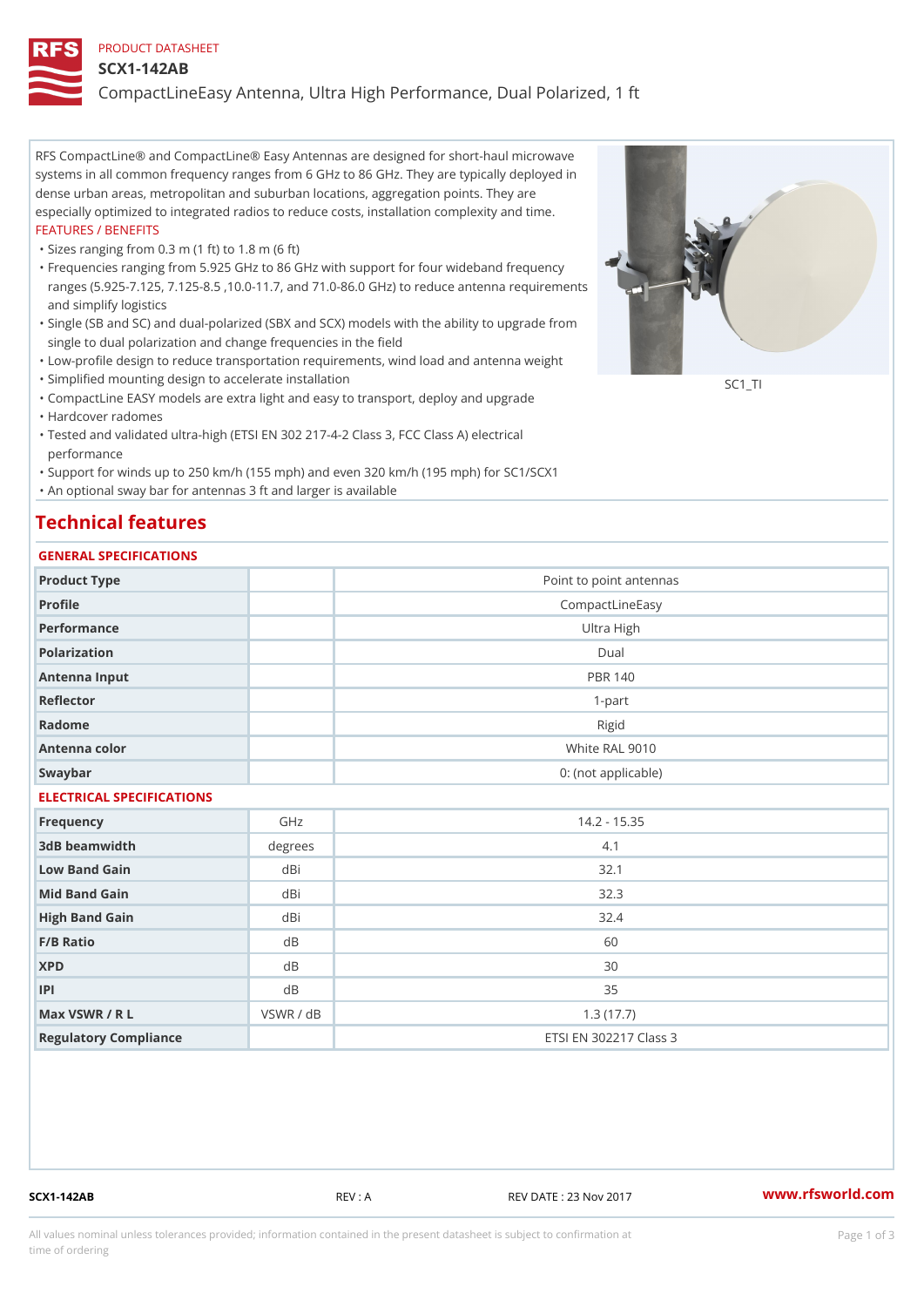## PRODUCT DATASHEET

## SCX1-142AB

CompactLineEasy Antenna, Ultra High Performance, Dual Polarized, 1 ft

| $SCX1 - 142AB$                                                     |                           |                         | REV : A    | REV DATE : 23 Nov 2017      | www.rfsworld.co |
|--------------------------------------------------------------------|---------------------------|-------------------------|------------|-----------------------------|-----------------|
| External Document Links<br>SC1/SCX1 PACKING                        |                           |                         |            |                             |                 |
| M Torque<br>$maximum$ @<br>survival wind<br>speed Nm (ft<br>$1b$ ) | N m<br>$1b$ $\uparrow$ t) | 230 (170)               |            | Forces 1ft SC               |                 |
| Fa Axial force<br>$max.$ @<br>survival wind (lb)<br>speed          |                           | 715 (161)               |            |                             |                 |
| Fs Side force<br>$max.$ @<br>survival $w \in N$ (lb)<br>speed      |                           | 354(80)                 |            |                             |                 |
| WINDLOAD                                                           |                           |                         |            |                             |                 |
| Dimension_F                                                        | m m<br>(in)               |                         | 40(1.6)    |                             |                 |
| $Dimension$ = E                                                    | m m<br>(i n)              |                         | 46(1.8)    |                             |                 |
| $Dim_D -$<br>$114$ m m (4.5 _ ir ) $\sqrt{$ ii p $\sqrt{ }$        | m m                       |                         | 283 (11.1) | Outline_1ft_CompactLineEasy |                 |
| $Dim_D - D -$<br>89mm (3.5_in) Pi(pine)                            | m m                       | 270.5(10.65)            |            |                             |                 |
| $Dim_D - D -$<br>$51mm(2_in)Pip@in$                                | m m                       |                         | 250(9.8)   |                             |                 |
| $Dimension_C$                                                      | m m<br>(in)               |                         | 165(6.5)   |                             |                 |
| $Dimension_B$                                                      | m m<br>(in)               |                         | 187(7.4)   |                             |                 |
| $Dimension_A$                                                      | m m<br>(in)               |                         | 387 (15.2) |                             |                 |
| MOUNTOUTLINE                                                       |                           |                         |            |                             |                 |
| optional Swaybar                                                   |                           |                         |            | 0: (not applicable)         |                 |
| FURTHER ACCESSORIES                                                |                           |                         |            |                             |                 |
| Operational Windspeed                                              |                           | $km/h$ (mph)            |            | 252 (156)                   |                 |
| Approximate Weight<br>Survival Windspeed                           |                           | kg (lb)<br>$km/h$ (mph) |            | 5(11.02)<br>320 (198)       |                 |
| Mounting Pipe Diameter<br>maximum                                  |                           | $mm$ (in)               |            | 114(4.5)                    |                 |
| Mounting Pipe Diameter<br>minimum                                  |                           | $mm$ (in)               |            | 48(1.9)                     |                 |
| Polarization Adjustment                                            |                           | degrees                 |            | ± 5                         |                 |
| Azimuth Adjustment                                                 |                           | $degree$ :              |            | ± 15                        |                 |
| Elevation Adjustment                                               |                           | degrees                 |            | ± 15                        |                 |
|                                                                    |                           | ft $(m)$                |            | 1(0.3)                      |                 |

All values nominal unless tolerances provided; information contained in the present datasheet is subject to Pcapgelio an atio time of ordering